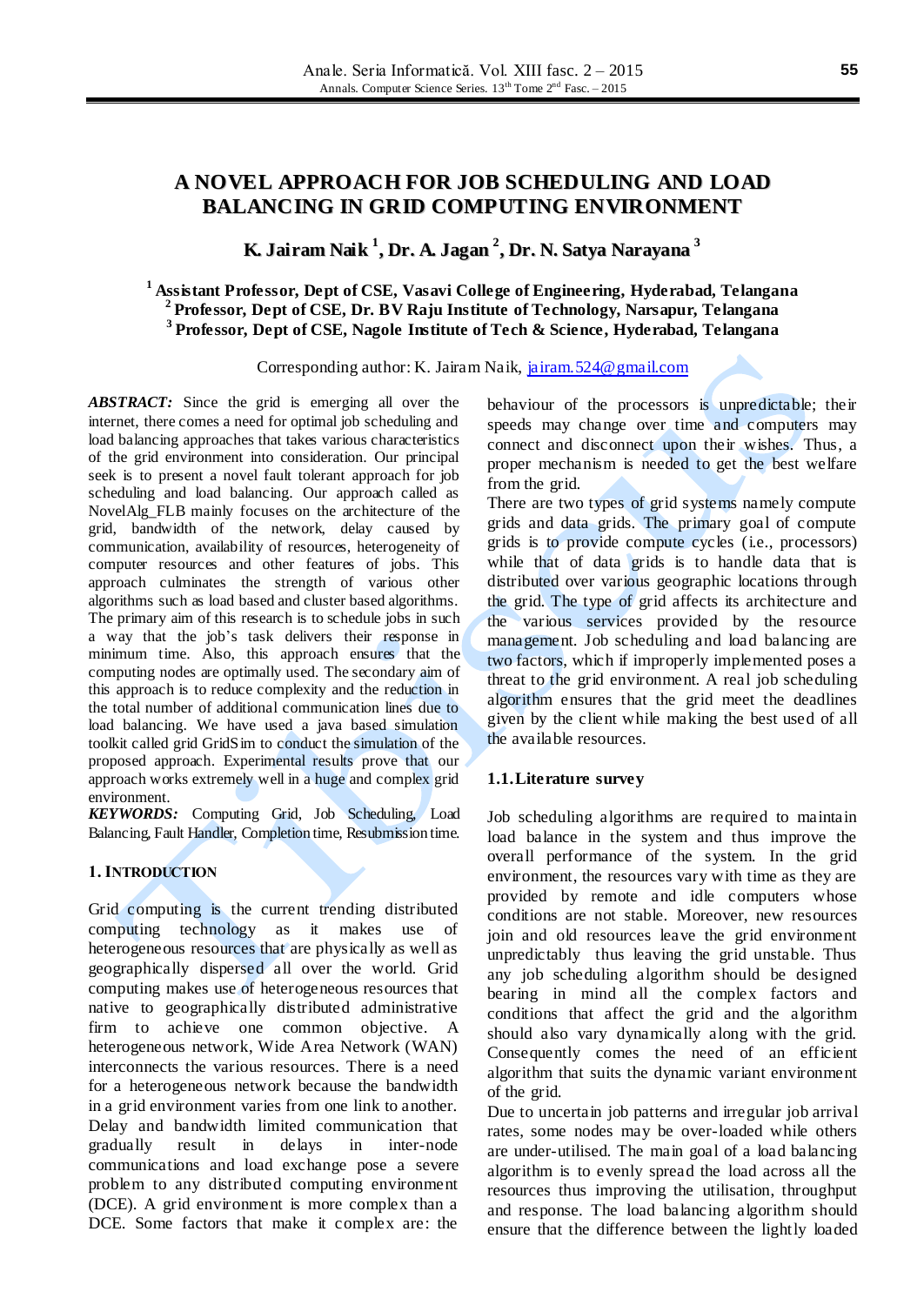resource and the heavily loaded resource is as least as possible thus ensuring that the load is equally assigned. Load balancing algorithms are of three types: centralized, decentralised algorithms and hierarchical algorithms.

In centralized approach, one resource determines how all the jobs can be scheduled to the present available resources. In decentralized approach, each resource is allowed to make all the load balancing decisions. In a hierarchical approach, as the name suggests, the schedulers are divided and organized into a hierarchy. Lower level resources are scheduled at lower level and the higher level ones are scheduled at higher level as per their hierarchical position. This approach can be seen as a combination of both centralized and decentralized approaches.

## **1.2.Related work**

Based on the type of information on which load balancing decisions are made, scheduling algorithms are once again classified as static, dynamic or hybrid algorithms. Static algorithms make use of all the earlier available information i.e., available resources, communication network and the characteristics of jobs. Static algorithms also assume that all the information stated above remains the same thus cannot be in par with the dynamic nature of the grid environment. However dynamic algorithms take into consideration the dynamic aspects of the grid in contrast to its counterpart, static algorithms. Adaptive algorithms [WR93] are a special case of dynamic load balancing algorithms. In order to adapt to the changing environment, dynamic algorithms make use of four policies namely information, location, transfer and selection whenever any kind of load imbalance is created.

Information policy, as the name suggests maintains an up-to-date information of each resource. Load information of a resource mainly determines whether a resource is qualifies as a sender or as a receiver. Location policy is for selecting resource partners for a job transfer transaction. Transfer policy is related to the dynamic aspects and the selection policy is used to select jobs that are queued. The main aim of selection policy is to select a job that causes least overhead upon transfer, and has more affinity to the resource it is being tranferred to.

Resource failures do occur in a grid and have an adverse effect on the application. Thus comes the need for algorithms that also maintain fault tolerance. Job replicas are used to schedule such applisations. There are two approaches to replication: active replication and passive replication.

1. *Active Replication:* Multiple replicas of each job are scheduled and they are run on different processors in parallel. This approach however leads to space redundancy.

2. *Passive Replication:* For each job, a back-up is scheduled in another processor. The backup is executed whenever a fault occurs in the primary [Nae99]. This approach is guaranteed to recover from any failure that may affect the system. An advantage of this approach is that only TWO copies are scheduled. There were TWO techniques used in order to schedule primary and backup jobs.

(i). Backup jobs are scheduled by backup overloading. This is generally used when multiple primary jobs are scheduled for the same slot and guarantees the efficient use of processor.

(ii). The second technique is the deallocation of resources that are no longer required. Algorithms using above techniques have certain common features ([Nae99], [QJ06]):

- 1. Independent jobs with deadlines.
- 2. Homogeneous system architecture.
- 3. Each can handle one failure of process

In [JVS12], K Jairam Naik et al. balanced the load in the grid by grouping the resources in to levels as per their success rate and speed. Where, the main consideration was the success rate history of each resource to determine a suitable resource for the job, and to take scheduling decision thereafter. Based on the resource speed requirement, the job is scheduled to the resource of a specific level. Once the job is scheduled on the selected resource, it is removed from the available resource set. When the resource finishes the assigned job then it moves to the set of available resources. If this resource completes the allotted job in estimated time, then its success rate value is incremented by 1, otherwise -1, this value is considered for determining successful resource in the future. With this approach no resource is overloaded. In [JS13], K Jairam Naik et al. considered fault rate of resources and job QOS requirements to determine resource Performance Indicator (PI). PI value decides a suitable resource for job, and to take scheduling decision thereafter. Where, lower the PI gives the resource with less failure tendency.

Jasma Balasangameshwara [JN12], proposed a fault tolerant hybrid load balancing strategy namely AlgHybrid\_LB, which takes into account grid architecture, computer heterogeneity, communication delay, network bandwidth, resource availability, resource unpredictability and job characteristics. AlgHybrid\_LB juxtaposes the strong points of neighbor based and cluster based load balancing algorithms. They tackle fault tolerant load balancing by taking into account all the factors pertaining to the characteristics of the grid computing environment mentioned above. This approach eliminates the complexity of a site to gather current state information of the whole grid since real time monitoring of whole grid will cause system overhead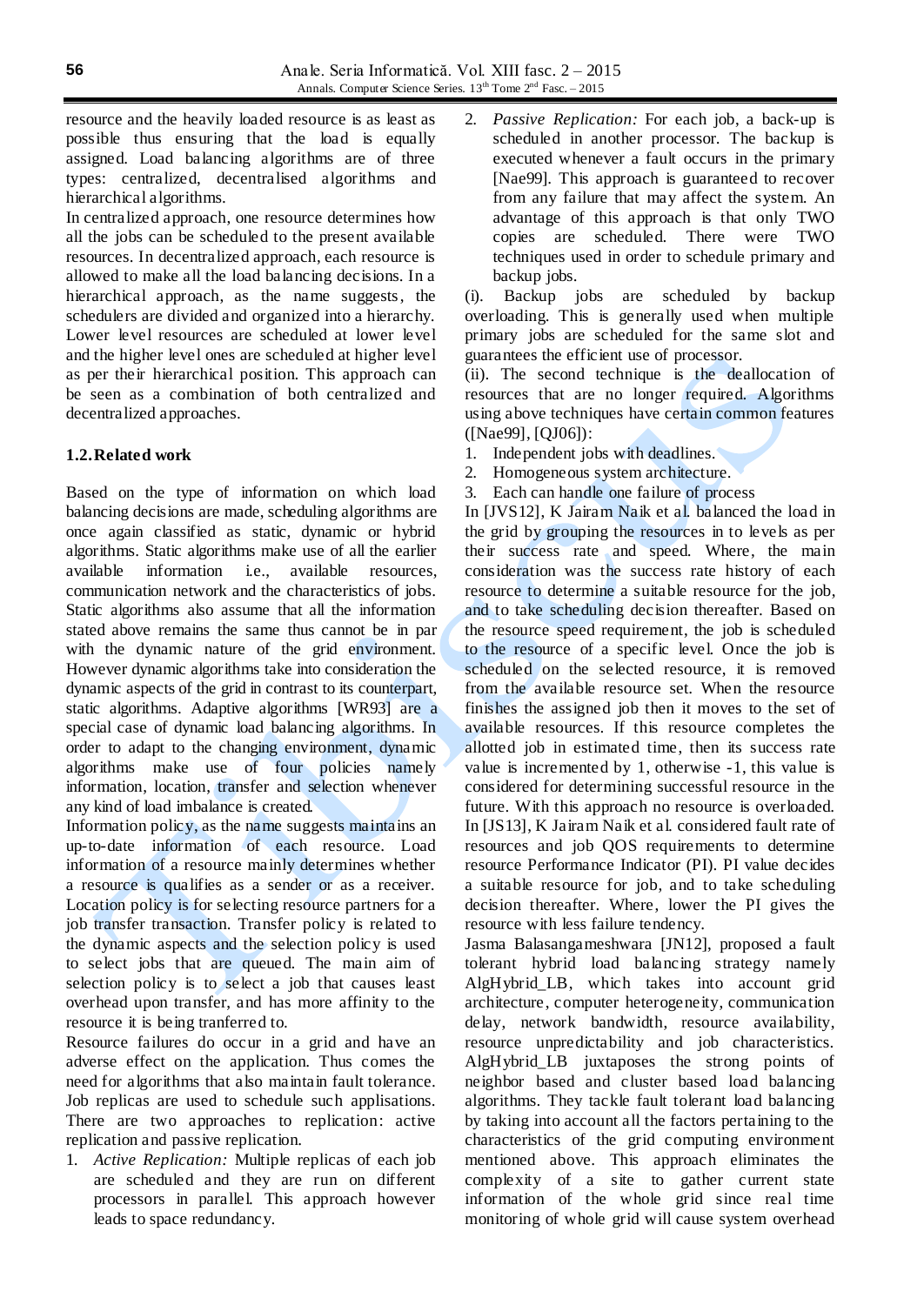and is completely unrealistic in large scale grid environment. A well-designed information exchange scheduling scheme is adopted to enhance the efficiency of the load balancing model.

## **1.3.Our contributions**

This section mainly gives the details of the specifications and also the achievements of the algorithm proposed by us.

- 1. The various factors of the grid, i.e architecture, unpredictability, network bandwidth, heterogenity of resources are all dealt with in this algorithm to generate a fault tolerant load balancing algorithm.
- 2. Overhead caused due to collection of information of each resource is reduced by this algorithm.
- 3. Messages are exchanged between resources in a well designed fashion thus improving the overall performance of the system. An algorithm similar to piggybacking [Son94] and [LZ07], that supports mutual request response policy is used to exchange messages.

We have proposed an extended version of the fault tolerant hybrid load balancing strategy namely AlgHybrid\_LB policy specified in Jasma Balasangameshwara [JN12].

The following sections deal with the design of the proposed algorithm. The following section provides an overview of the system model. The proposed algorithm is explained in detail in Section 3 while section 4 provides the experimental results which proves that the proposed algorithm is better than the existing algorithms. Conclusion and work which can be done as an extension to this in future are explained in section 5.

### **2. SYSTEM MODEL**

## **2.1.Design ofsystem environment**

We have used a simple but realistic approach to describe the grid environment. We assume that the grid consists of a set of clusters P; where  $P=P_1,P_2,\ldots,P_n$  which are connected to a network through links which also have different speeds. In a grid, a site can contain any number of machines or computing nodes and similarly a machine can include any number of processing elements abbreviated as PE's. However in our simulation, we assume that each site can contain only one machine and each machine may include single or multiple processing entities. This hypothesis guarantess that there is no loss of generality and emphasizes all the ideas of the proposed algorithm. All processors need not have the same processing power irrespective of whether they

belong to the same network or different networks. The Grid scheduler, which can also be called as the heart of the grid environment is a software component that is present on each site. The grid scheduler plays an important role in the grid as it manages all the client requests and sends the appropriate resources to handle the requests. The grid scheduler also accepts "join" requests from the idle sites and assigns them tasks appropriately.

The environmental conditions that need to be satisfied to build a grid environment are given below:

- (1) Whenever a new site joins the grid, the site has to provide the grid with its hardware information i.e., speed of CPU, size of memory, internal registers etc.
- (2) Every grid has a grid scheduler whose main task is to administer the state of all the sites present in the grid.
- (3) The grid scheduler should provide the user with the required hardware information of each resource they asked for it  $[T+05]$ .
- (4) The user can provide accurate details of the information related to resources that are in high demand.
- (5) The current level of resource contribution and the current time taken by a resource to process the job are recorded and taken as reference for scheduling in the future.

Sites play an important role in the execution of job through message passing. When a site is idle and can provide its resources to the grid, it sends a "join" message to the grid scheduler and provides all of its hardware information to the grid scheduler. In a similar manner, every site sends an "exit" message to the grid scheduler of its nearest neighbour when it can no longer provide any resource.

### *2.1.1. The grid scheduler*

As mentioned above, the main role of the grid scheduler is to manage jobs. Jobs which are idle and can be used are placed in the ready queue and these jobs are assigned when required for processing. All the tasks that are performed by the grid scheduler are given below:

- (i) Ensures that all the sites provide resources for the grid environment.
- (ii) Gathers relevant information such as CPU utilization, remaining memory, etc. from all the sites taking part in the grid.
- (iii) When a client sends a job request to the scheduler, it sends to the load balancing decisionmaker a set of adjoining sites that satisfy all the job requirements and resource characteristics.

The main function of the decision maker is to check and decide where the job can be executed i.e., locally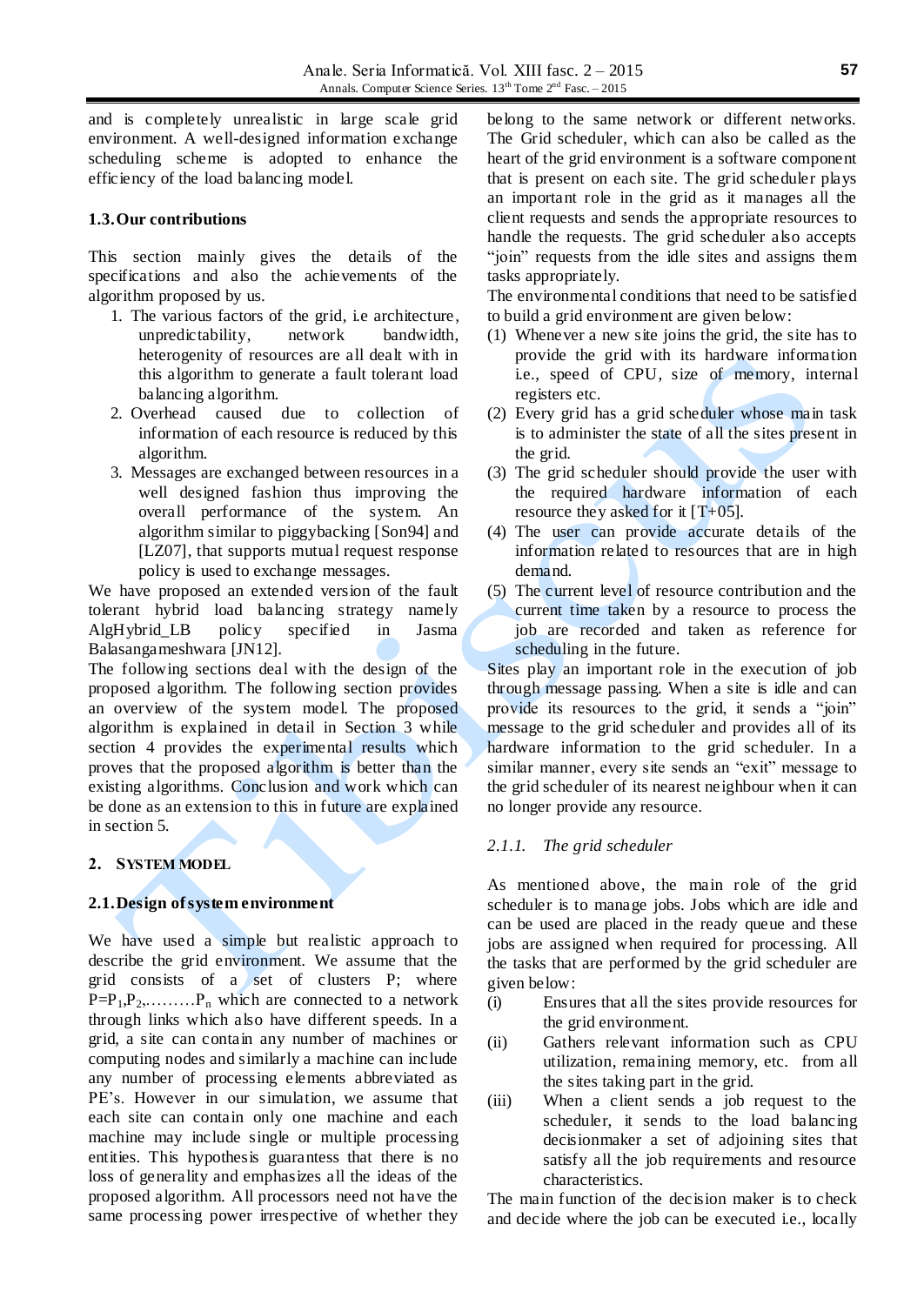or in a remote site and accordingly transfer the job to the dispatcher. The job dispatcher then sends the job to a fault detector which monitors the state of sites. Whenever a site fails, the fault detector sends a failure message to the fault manager which reschedules the job upon receiving the failure message.

### *2.1.2. Determining the effective sites*

Since the sites are dynamic and can switch between an idle state and busy state unpredictable resource availability shouldn't be the only factor that is considered. Other factors such as rate of job completion, site's historic level of contribution, etc. should also be considered to select the most effective set.

$$
V_j = \sum_{i}^{n} w_i f(x_{ij})
$$
  

$$
\sum_{i}^{n} w_i = 1, \quad 1 \le j \le N, \quad 0 \le f(x_{ij}) \le 1
$$
 (1)

where,

 $x_{ii}$  = value of the variable i in site j;  $f(x_{ii})$  = function value of variable i in the site j;  $V_i$  = estimated value of site j;  $i = \text{variable } i$  adopted in this function value;  $j =$  the computing node j in the grid;  $N =$  total number of sites;  $w_i$  = each variable's weight value. To overcome the above drawbacks, we propose a new parameter called value function (VF) to estimate the value of each site which is later used as a reference to estimate the set of effective sites.

#### *2.1.3. Selection of site*

A derived threshold is used by the grid scheduler to select an effective site. The sites that are present within this threshold are declared as effective and will be organised into a table that stores a list of all effective sites. It is important that the table be updated regularly as the changes in sites are unpredictable. If the table is not adjusted accordingly then the current state of sites is not known and can lead to disaster. Thus TWO appproached are employed to handle these kinds of situations:

*(1) Stable grid environment*

The table of effective sites is automatically updated when a site enters or leaves the system.

*(2) Unstable grid environment* 

When the state of sites in the grid environment continually alters, setting the threshold for the table frequently adds extra load on the grid scheduler. Hence when a site joins, table that holds information of effective sites is not updated right away, but when the site variation reaches the threshold is updated. The site is noted as unavailable in the site table after exit of an effective site.

### *2.1.4. Selecting resource of a site*

Every site in the grid environment maintains the history of each resource local to it, in a service table called Resource information service (RIS). This service table provides resource characteristics such as speed, memory space, bandwidth, success or failure rate etc. This data is needed to be trust on a resource services. In our approach, to find the most suitable resource [JVS12] for the incoming requests we mainly focus on Success rate (*SR*) of a resource. A resource  $i$  is said to be success( $s$ ) if it complete the execution of allotted job in expected time, otherwise it is called as fail(*f*). For every successful execution of a job by the resource, its *SR* value is incremented by 1; otherwise *SR* value is decremented by 1. All the resources of a site irrespective of the machine, to which they belongs, are arranged in descending order of their *SR* values. A specific resource is picked up based on users QOS requirements.

The success rate of a resource for the assigned job is calculated as

$$
SR\ i=\frac{N s\,i}{N s\,i+N f\,i}* \ 100
$$

where,

 $Ns_i$  = Number of time the *resource*<sup>*i*</sup> successed.

 $Nf_i$  = Number of time the *resource*<sub>*i*</sub> failed to execute the submitted job in deadline.

For every job assigned to *resource<sup>i</sup>* of a site, the *Ns<sup>i</sup> , Nf<sup>i</sup>* values are calculated by Success rate Calculator *SRC* and updated in RIS. The *Ns<sup>i</sup>* value of *resource<sup>i</sup>* is incremented by 1, if the resource finishes the execution in deadline; otherwise *Ns<sup>i</sup>* value is decremented by 1. The failure rate value  $(FR_i)$  of *resource*<sup>*i*</sup> is determined as  $FR i = 1 - SR i$ . Since the job execution time is hard to predict, depending on the type of application, method [JVS12] are used to estimate the job execution time.

| Step 1:    | A Site uses a Client interface to read job        |
|------------|---------------------------------------------------|
|            | requests of sender site, that contains:           |
|            | The total number of jobs.<br>$\ddot{\phantom{0}}$ |
|            | The size of each job.                             |
|            | Deadline.                                         |
|            | Number of machines required with the              |
|            | speed of each & space required.                   |
| Step 2:    | These requests are queued at the job scheduler.   |
| Step $3$ : | The Job scheduler receives the member of          |
|            | available free resources from RIS table along     |
|            | with their characteristics like speed, success    |
|            | rate, available memory, bandwidth etc.            |
| Step 4:    | The Scheduler sorts the resources in the          |
|            | available resource list in the order of their     |
|            | success rate.                                     |
| Step 5:    | Scheduler starts processing the queue now: the    |
|            | job with nearest deadline is assigned to the      |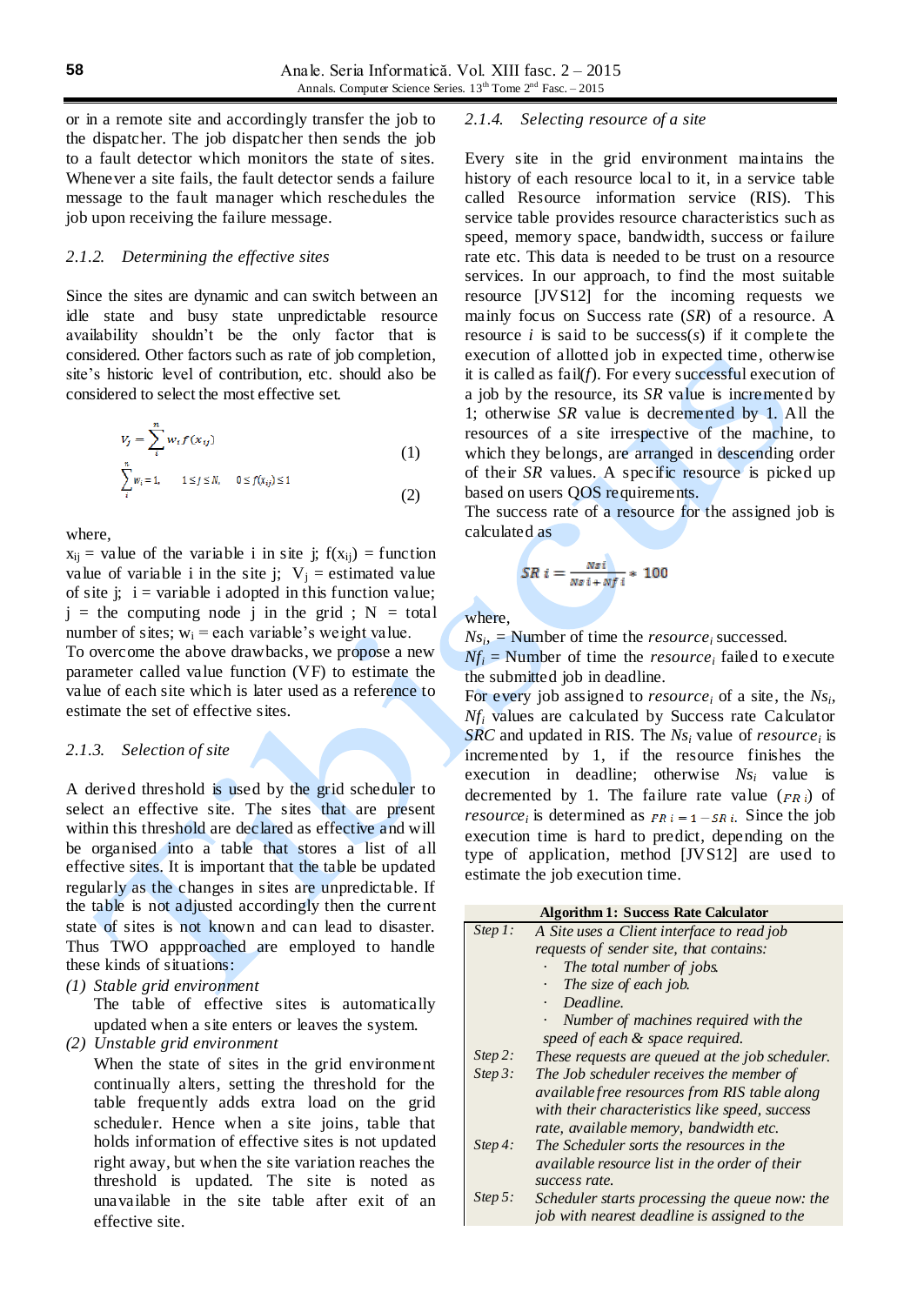|            | <i>resource with highest SR value.</i>           |
|------------|--------------------------------------------------|
| Step $6$ : | If the resource completes job execution in       |
|            | expected deadline                                |
| Step 7:    | $SR: = SR + 1 / SRC$ increments the success rate |
|            | of the resource by 1                             |
|            | else                                             |
|            | $SR: = SR-1$ //SRC decrements the success rate   |
|            | of the resource by 1                             |
| Step $8$ : | Update the latest SR value of each resource in   |
|            | the RIS, to be referred in the next iteration    |
| Step 9:    | Until all jobs are completed Repeat Step 1 to    |
|            | Step 8.                                          |

The success or failed execution of the job *j* on the resource *i* and other related information is gathered by the mobile agents and submitted to the Success rate Calculator (SRC). If the job *j* assigned to resource *i* finishes its execution in deadline, then the resource success rate is incremented by1 as  $SR_i$ :  $= SR_i + 1$ ; otherwise its success rate decremented by 1 as *SRi: = SRi-1* as shown in Algorithm 1.

#### **2.2.System model**

The jobs arrive in a random order which follows a Poisson method with a random computational length following an exponential distribution in our work. We assume that they are computationally intensive. We also assume that all these jobs are mutually independent and they can be executed on any site with condition that the corresponding site can provide the jobs' demand for resources of computation and amount of data transmission. At a point of time, each processor can execute only one job. Execution of job cannot be altered (i.e. cannot be interrupted/moved to another processor) during execution (Tables 1 and 2).

|  |  | <b>Table 1: Grid resource characteristics</b> |  |  |
|--|--|-----------------------------------------------|--|--|
|--|--|-----------------------------------------------|--|--|

| Number of machines/site |                  |
|-------------------------|------------------|
| Number of PEs/ machine  |                  |
| PE ratings              | 10 or 50 MIPS    |
| Bandwidth               | 1000 or 5000 B/S |

**Table 2: Scheduling parameters and their values**

| --                     |                                |  |
|------------------------|--------------------------------|--|
| Number of sites        | 500                            |  |
| Number of jobs         | $100 - 2500$                   |  |
| Number of job replicas |                                |  |
| Job length             | $100 - 50,000$ MI              |  |
| Input file size        | $100 + (10 - 40\%) \text{ MB}$ |  |
| utput file size        | $250 + (10 - 40\%) \text{ MB}$ |  |

#### **2.3. Policy for load balancing**

The novel load balancing algorithm proposed by us combines the strong points of static load balancing policy and that of dynamic dynamic load balancing policy. Static load balancing policy assigns an effective site when a client process needs to be executed. However, dynamic load balancing policy continuously adjusts the tables and the system until an equilibrium i.e., state of complete balance is reached.

#### *2.2.1. Load balancing – Static*

The minimum requirement of job's needs should be considered while determining the threshold. All the sites that pass the threshold are considered to be effective. The value of a site is determined by considering two main factors, namely the site and the job. Those sites that have the highest value for VF provide the most stable resources.

# *2.2.2. Load balancing - Dynamic*

The effectiveness of the grid varies from time to time due to the changes in the sites under study. As the site status varies, the assignment of various jobs in the grid should also vary accordingly. Such variations are identified and resolved in the following ways:

- 1. When the grid scheduler receives a message that a particular site can no longer provide its resources or if the site is overloaded the grid scheduler selects the next free site and assigns it.
- 2. If the execution of a job on one particular site exceeds the expected execution time, the grid scheduler determines if the site is still effective. If the result is effective then the execution time is re-estimated and if ineffective, then the next site with highes value of effectiveness is assigned.

#### **2.4. Fault system model**

Any failure present in a site affects all its jobs temporarily or permanently. The backup is scheduled after the primary for each and every job and is executed when a failure occurs in the primary. It is guaranteed that only one job can encounter a failure, i.e, the backup is always guaranteed to succeed. This condition is has a 100% grantee due to the evidence that the minimum value of greedy time of failure (MTTF) is always greater than or equal to the execution time. Processor and job failures are detected using certain mechanisms such as fail signal and acceptance test [[GMM97], [HK03]].

If a primary executes successfully or completes executin within the estimated time then the backup is deleted. This action is called "resource reclaiming" and is crucial so that the backup can be used for other new jobs.

#### **3. DESIGNING A NOVEL LOAD BALANCING POLICY**

The novel load balancing algorithm NovelAlg\_FLB is carried out in two stages namely, static and dynamic load balancing policy. Static load balancing policy is first employed and is used to select the desired sites.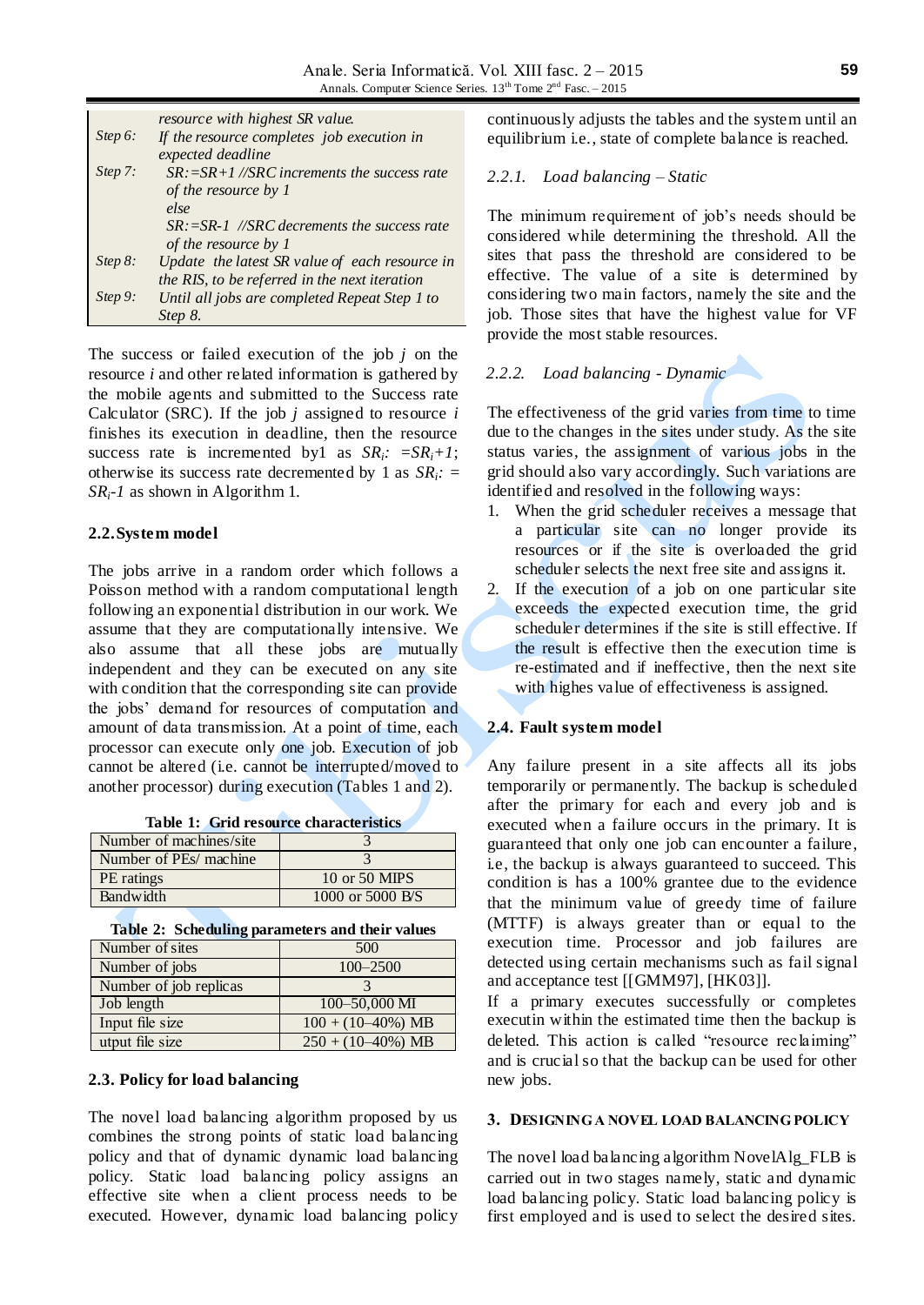However if static load balancing policy fails ie., the site is unable to complete the jobs assigned it within the deadlines, then dynamic load balancing policy is employed.

#### **3.1. Static load balancing policy**

The factors such as CPU capacity, memory size, load, transmission rate, past completion rate etc. are taken into consideration to calculate the price of VF. Despite many factors being considered, transmission rate is the most important one as it taken as one of the most important parameters to select a site. Moreover, transmission rate is also considered as threshold for selection of VF due to the aforementioned reason. Historical statistics are used to determine the current time when the site can provide resources due to the unpredictable nature of the grid. The sites that are underloaded are now taken as the threshold for VF [LZ07]. All the above parameters used to determine VF are quantified using mathematical expressions as shown below:

$$
CV = (CS - CU)/CS \tag{3}
$$

CV is the remaining percentage of CPU capacity; CS is the site's CPU computing capacity (MHz); CU is the usage of the site's CPU.

$$
MV = (MS\text{-}MU)/MS \tag{4}
$$

 $\blacktriangle$ 

MV is the remaining memory percentage of the site; MS is space of the memory (MB) available and MU the memory usage:

$$
RV = NR/DW
$$
 (5)

RV is a site's quantified rate of transmission; NR is the transmission rate of the site and DW is the bandwidth between the site and the grid scheduler.

Equations 3 and 4 show the quantification of unused capacity of CPU and memory respectively. Network transmission rate is taken as the denomination to quantify transmission rate and is shown below in equation 5.

For each and every effective site  $P_i$ , there exists q number of effective neighboring sites LNSeti. This set is used by the grid scheduler to pick the most effective neighboring site for off-loading jobs. For any site  $P_i$ , another site  $P_k$  is considered as the neighboring site of  $P_i$  if the quantified rate of transmision between  $P_i$  and  $P_k$  is  $\alpha$  times within the quantified rate of transmission between  $P_i$  and the nearest effective. Another factor for considering a site  $P_k$  as the neighbor of  $P_i$  is that the load of  $P_i$  should always be less than that of  $P_k$ . All the other sites are sorted using the values of quantified transmission rate

and the site that is ranked first is considered the most effective site [LZ07].

$$
\alpha = \frac{RV_{ik}}{RV_{inearest}}
$$
 (6)

where,

 $RV_{ik}$  = quantified rate of transmission from site  $P_i$  to  $P_k$ ;

RVinearest=quantified rate of transmission from nearest site of site Pi to itself.

The distance coefficient  $\alpha = 1.36$  is found to produce extremely good results (the variations of this random value for experiments are provided later in the section).

### *3.1.1. Algorithm: First-come-first-serve*

Suppose a grid system having *m* sites where each site is denoted by  $P_i$  and its capability is denoted denoted by  $C_i$ . Here, we use  $\Box$  and  $\mathbb C$  to denote such a system and its corresponding capacity subsequently  $[L+09]$ .

$$
P = {Pi |i = 1, 2, ..., m}C = {Ci |i = 1, 2, ..., m}
$$
\n(7)

Each job *j* in the set of jobs *J* has an arrival time *t*, a virtual computation duration *jd*, two scheduled attributes: a opening time and an finish time stand for *js* and *je*, respectively. Hence, job  $J_i$  can be indicated as a tupple consisting of 4 elements and defined  $(j_j, j_j)$  $jd_j$   $js_j$ ,  $je_j$ ). The grid sceduler allocates a job to a certain site upon arrival.

$$
\check{\mathbf{j}} = \{ \mathbf{j}_j | \mathbf{j} = 1, 2, ..., \mathbf{m} \}
$$
(9)  
(*j<sub>ib</sub>*, *j<sub>s</sub>*, *j<sub>e</sub>*) = {(*j<sub>j</sub>*, *j<sub>g</sub>*, *j<sub>g</sub>*, *j<sub>ej</sub>*) | *j* = 1, 2, ..., *n*} (10)

The execution time *texe<sub>j</sub>* for each job  $J_j$  can be expressed and calculated as follows:

$$
\forall \bar{p} \in P, \bar{C} \to \bar{p}, \overline{texe}_j = td_j/\bar{C}
$$
\n(11)

Since, every job has equal probability of being allocated to a particular site, the FCFS should compute and identify a site that can do the job in the smallest period of time and in the most efficient way.

$$
j e_j = \forall \bar{p} \in \mathbf{P} \min(\overline{j e_j}) \tag{12}
$$

It is proved that the time of completion of job is always equal to the sum of the earliest possible start time and execution time irrespective of the method used to select the jobs.

$$
\overline{J} \overline{e_j} = \overline{J} \overline{s_j} + \overline{te} x \overline{e_j} \tag{13}
$$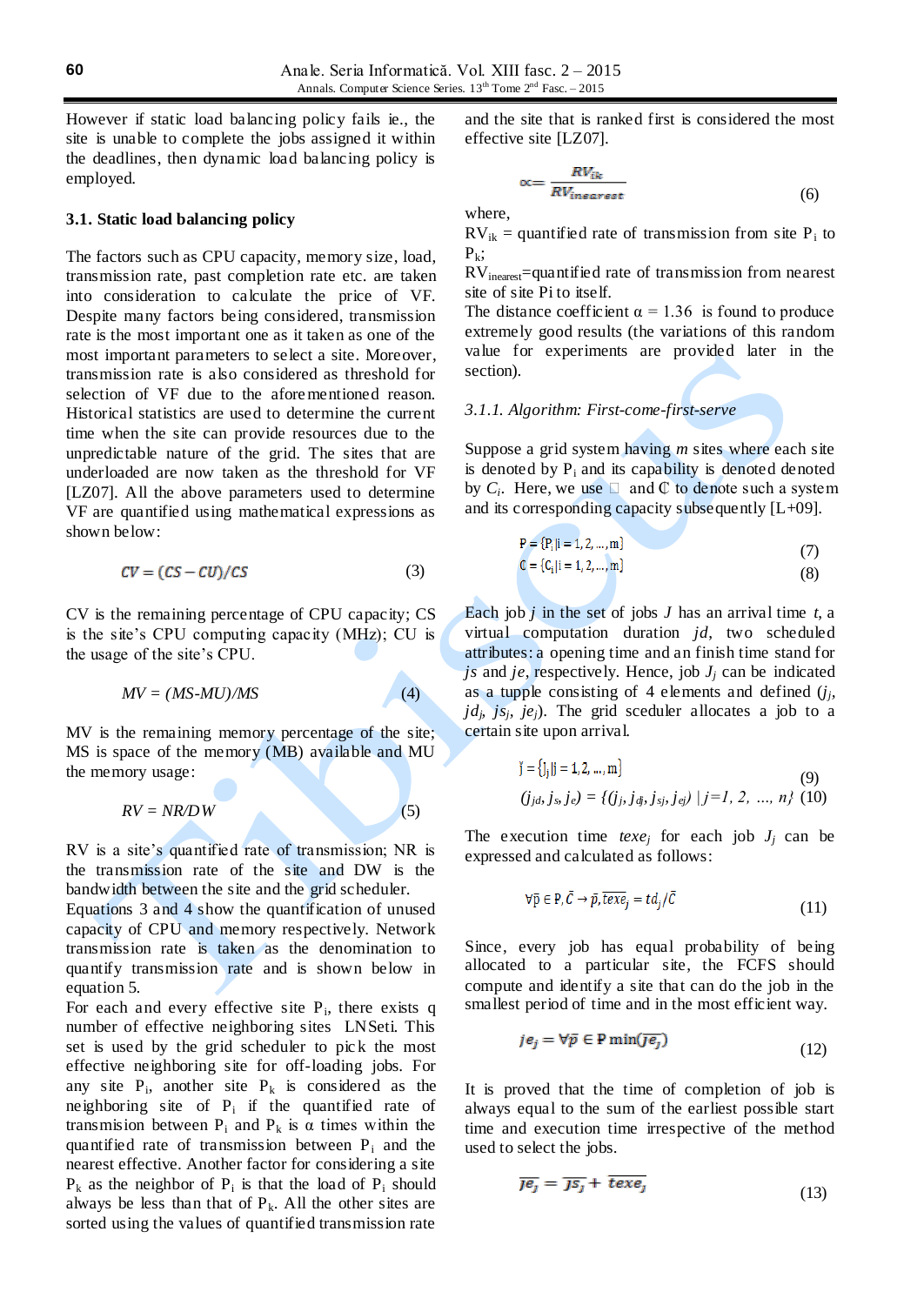The earliest possible start time varies based on the number of jobs waiting the queue before the current job. If there is no job that is running on the chosen site ahead of job  $J_i$ 's arrival, then  $J_i$  can be executed immediately on this site.

$$
\overline{JS_j} = \max(j_{j, \forall p, p(p), p|j}, \max(\overline{Je_j}))
$$
\n(14)

#### **3.2. Dynamic load balancing policy**

If static load balancing policy fails to assign an effective site, then the dynamic load balancing policy is executed. The dynamic load balancing policy is implemented in terms of four other policies namely information policy, load adjustment policy, transfer, and selection policy.

#### *3.2.1. Information policy*

A site i uses a state object  $O_i$  to store the state information of all its neighboring sites. The main advantage of this state object is that it gives the load of the system at any instant without transferring any message. There is property list containing two properties namely load and time in each object item  $O_i[i]$ . At any instant,  $O_i[k]$ . load denotes the load of site  $P_k$ . Similarly,  $O_i[k]$  time denotes the last modified time of the site  $P_k$ . The two values  $O_i[k]$  load and  $O_i[k]$ .time need to be maintained properly and are updated through message passing algorithms [LZ07]. State information is exchanged through a mutual information feedback which has an advantage of minimising the overhead that occurs during information collection. The functioning of such a policy is described here of information collection. Specifically, when a site  $P_i$  transfers a job transfer request to any of its neighboring site  $P_k$ , then  $P_i$ appends its load information as well as that of its neighbors along with the job transfer request. This is usually done using piggybacking.  $P_k$  then compares the timestamps of the information passed in the request with its information to check if the site in the request is one of its neighboring sites and then updates the obtained information in its state object. Now  $P_k$  in response to the request of  $P_i$  sends its information and its neighbour's load information to  $P_i$ so that  $P_i$  can update its objects.

#### *3.2.2. Load adjustment policy*

As the name suggests, the load balancing policy ensures that the load is equally balanced among all the sites, ie. no site is over-loaded while its neighboring sites are under-utilised. In case of such an imbalance, the load balancing policy migrates the jobs from heavily loaded sites to the lightly loaded sites. To execute such a migration, this policy

accomplish use of the most recent load status information. Thus, we can say that each job transfers some of its requests to some of its neighboring sites that are idle. In contrast, if the adjoining sites are busy themselves, formely no tranfer of resources takes place. While transferring a request from a heavily loaded site to a lightly loaded one, it is ensured that the lighter site is not burdened by the additional load. If such a burdening takes place then it signifies an unfair distribution of load.

In order to tackle this kind of situation a load threshold variable is defined that is calculated by subtracting the lightestLoad from the secondLighestLoad among neighbors. Morever load exchange can take place as long as load-threshold value is less than the velocity. Sites in LNSeti are now sorted on the basis of load. As shown in Algorithm 2.

## **Algorithm 2: Load Balancing**

- (1) source Load←Load on site  $P_i$
- (2) Based on the load of the site Sort LNSet<sup>i</sup> in ascending order
- (3) while running
- (4) do if the job queue( $P_i$ ).size $\geq 0$
- (5) then
- (6) lowest\_Load←first ranked site load in the LNSet<sub>i</sub>
- (7) SecondLowest\_Load← second ranked site load in LNSet<sup>i</sup>
- (8) Velocity←source\_Load lowest\_Load
- (9) Load\_Threshold←lowest\_Load —secondLowest\_Load
- (10) while velocity > Load—Threshold
- (11) do
- (12) SubmitJobs(velocity, lowest\_Loaded Site)
- (13) source\_Load←Load on Site P<sup>i</sup>
- (14) velocity←source\_Load—lowest\_Load

#### **3.3. Distributed fault tolerant system model**

This section mainly concentrates on the proposed fault tolerant scheduling policy. This policy is employed when a site fails all of a sudden without giving any notification. The methodology used here is a job replication strategy in which each replica of the job to be executed is scheduled independently on a different site to achieve fault tolerance. Underutilization of sites in the grid environment is the main motivation behind job replication.The spare resources are used to run job replicas. The strategy employe d by DFT is a peer-to-peer fail-over strategy. Each site is used as a backup of another neighbor site in the same system. For each primary, a back-up is scheduled and the primary and the backup are located on two different sites.Whenever a job arrives to the primary site for scheduling, the DFT event is automatically triggered.Only those sites that have fast quantified completion rates and minimal quantified transmission rates among the other neighbors are chosen as backup sites.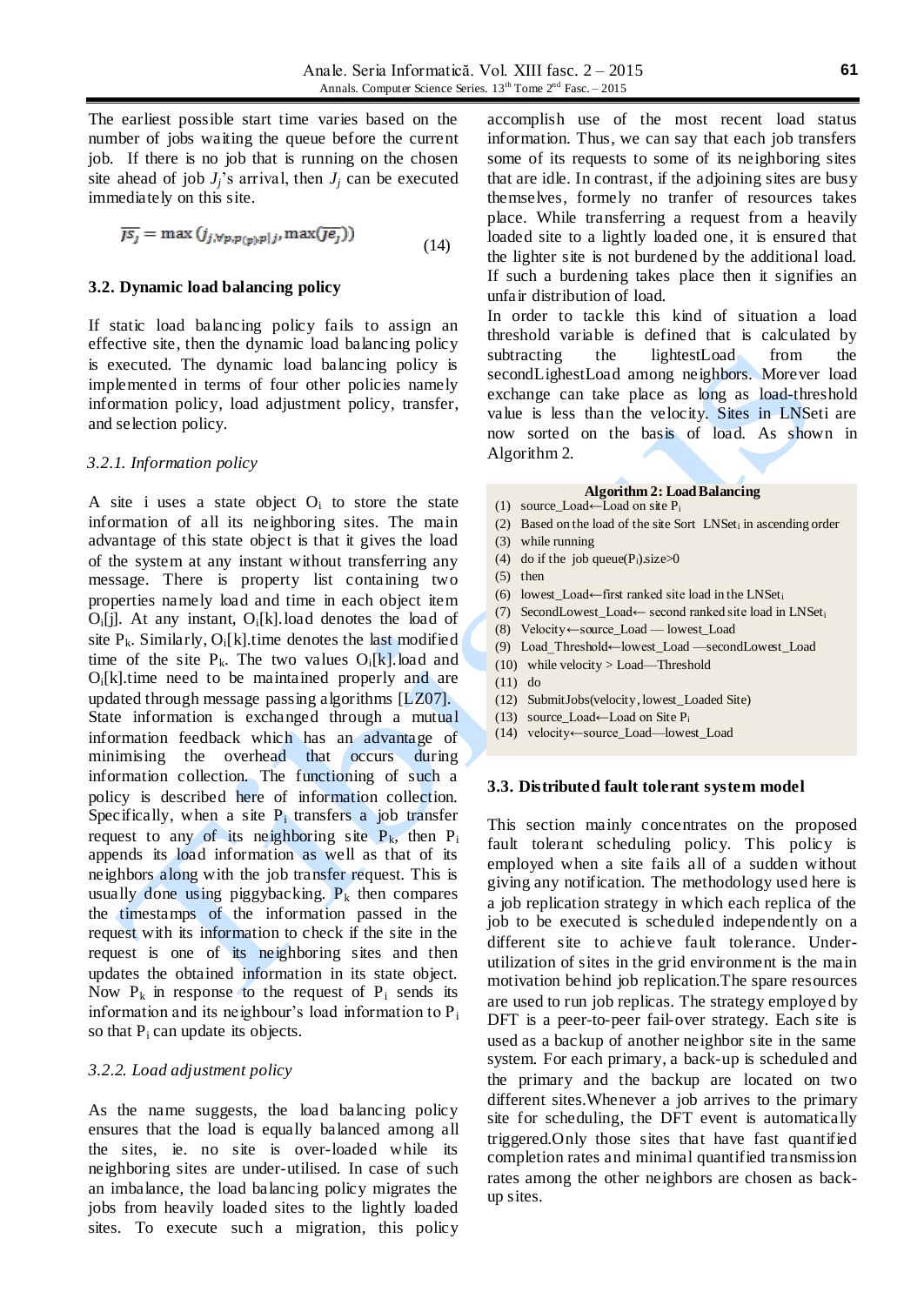The primary site then sends the job replica to its designated backup site. If any kind of failure occurs, a notice message is sent to all neighboring sites regarding the failure. The notice message also contains the identity of the backup sites. If the primary successfullycompletes a job, next it sends a discharge message to its backup to tell that it can now be reserved by other primary sites. Race condition is another problem which needs to be resolved and our algorithm introduces a timer based reservation scheme to solve this problem. This scheme ensures that a backup which is already assigned will not accept any further backup requests from other sites even in the cases of failure until a unless it is released by its primary or until the time limit expires or until its primary site successfully completes the job assigned to it.

### **4. EXPERIMENTS**

Gridsim toolkit, which is used as the experimental environment simulation toolkit, it is Java based and supports heterogeneous resources, which are space shared and time shared users and application models. The experiments that prove the efficiency of the algorithm is carried out in four illustrations:

#### *4.1. Illustration 1: Demand for computing resource is small, and amount of data transmission is large.*

The impact of site transmission rate is more significant in this case. The simulation results of such a illustration are shown in Fig. 1 & Fig. 2. MCT and Min–min primarily consider only the CPU capacity of a site disregarding the data transmission rate. A large amount of timeneeds to be spent on data transfer if the transmission rate is large. As the VF considers all these factors, a shorter job completion time and fewer times of job redistribution are required.



**Fig. 1.** *Illustration* **1: Job Resubmission time**



**Fig. 2.** *Illustration* **1: Job completion time**

## *4.2. Illustration 2: Demand for computing resource is large and the amount of data transmission is large.*

The available data transmission rate and CPU are the two important criterion that are looked at in this case. Since, VF takes into study many factors those sites that arrange resources that are stable will be first ones to be selected as shown in Fig. 3 & Fig. 4.







**Fig. 4.** *Illustration* **2: Job completion time**

## *4.3. Illustration3: Demand for computing resource is large, and amount of data transmission is small*

The available CPU capacity and memory provided by the site will affect job completion in this case. Therefore, the site-transmission-rate impact on the completion time of the job is not significant. The experimental results obtained are shown in Fig. 5 & Fig. 6. These results indicate that the sites with largest CPU resource are first selected in MCT. However, Min–min, in contrast, first selects the combination with the site and job that consumes the shortest time thus making the completion time of required job shorter than MCT. However, Min–min does not consider the memory provided by the site. VF considers not only the CPU capacity, but also the memory, the transmission rate, past job completion rate and load of the site.



**Fig. 5. Illustration3: Job Resubmission time**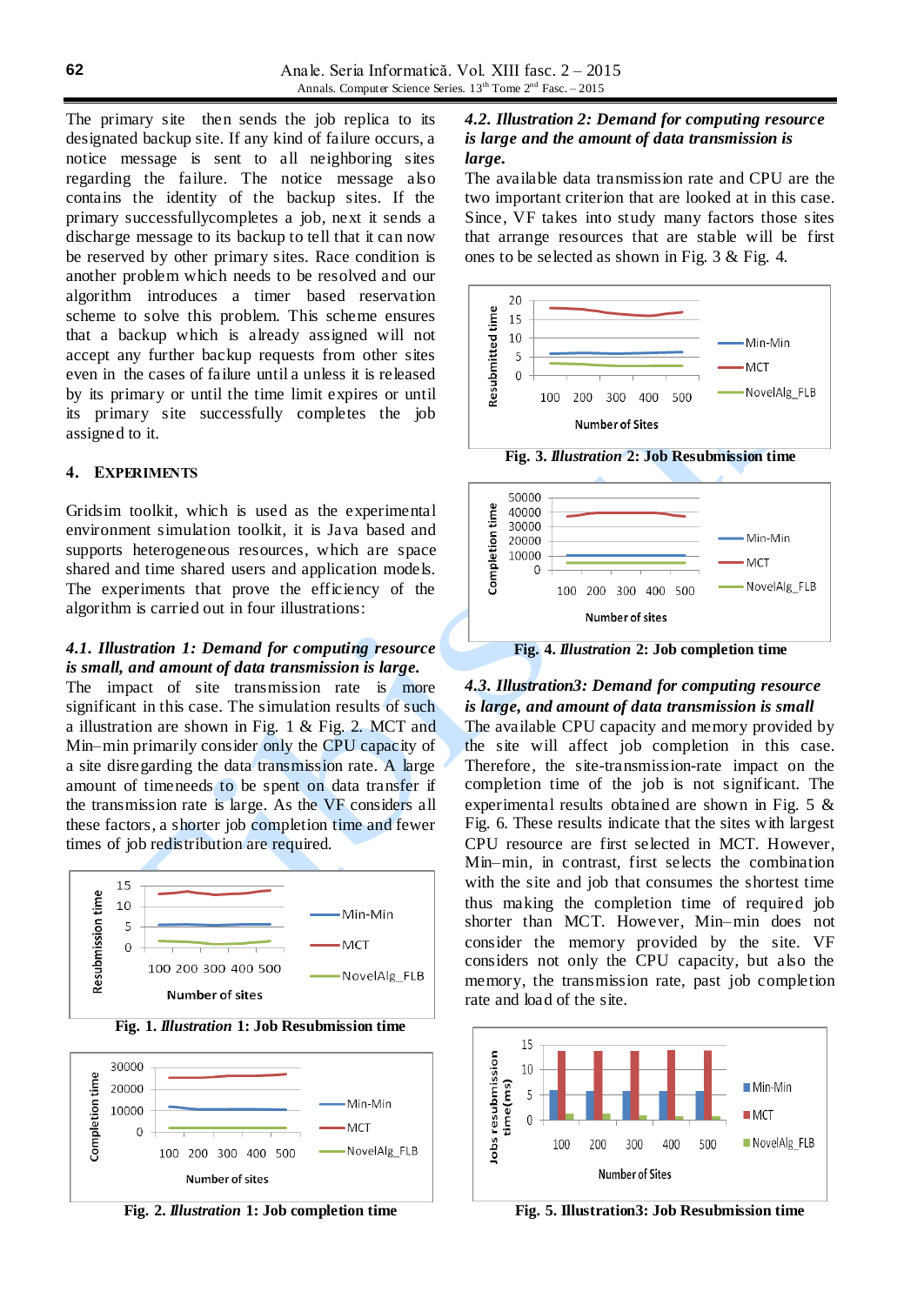

**Fig. 6. Illustration3: Job completion time**

## *4.4. Illustration 4: Demand for computing resource is small and the amount of data transmission is small.*

The resources provided by a site do not have a significant impact in this case. In Fig. 7 & Fig 8, it is shown that MCT and Min-min only consider CPU capability, but the memory and transmission rate are not considered. The VF considers not a single factor but multiple factors, so a shorter time of completion is always required; this differs from most of the other alternative methods as shown in Fig. Hence this algorithm is more effective in balancing the load of the system.



**Fig. 7. Illustration 4: Job Resubmission time**



**Fig. 8. Illustration 4: Job completion time**

### **CONCLUSSION**

Balanced job scheduling and load balancing is one issue that needs to be properly handled for the efficient working of a grid. The contributions of the algorithm mentioned above, NovelAlg\_FLB include: (1) Passive replication does not appear in the earlier distributed load balancing algorithms. However, the proposed method devises a new fault tolerant load balancing algorithm that uses it.

(2) The messages that various resources of NovelAlg\_FLB exchange among themselves are

simple and small in size thus preventing congestion in the network even when there is heavy traffic due to high arrival rates of jobs.

(3) This algorithm makes use of both static and dynamic load balancing policies to se lect the effective sites. (4) This algorithm implements simple computations. (5) Whenever any site becomes ineffective, this algorithm identifies the imbalance in the shortest time possible and also helps the grid to recover from the imbalance.

## **REFERENCES**

- [ASM04] **Alomari R., Somani A. K., Manimaran G.** - *Efficient overloading techniques for primary-backup scheduling in realtime systems*. Journal of Parallel and Distributed Computing 2004;64:629–48.
- [GMM97] **Ghosh S., Melhem R., Mosse D.** *Fault-tolerance through scheduling of aperiodic tasks in hard real-time multiprocessor systems.* IEEE Trans Parallel and Distributed Systems 1997;8(3):272–84.
- [HK03] **Hwang S., Kesselman C.** *A flexible framework for fault tolerance in the Grid.* Journal of Grid Computing 2003;1:251–72.
- [JN12] **Jasma Balasangameshwara, Nedunchezhian Raju** - *A hybrid policy for fault tolerant load balancing in grid computing environments,* Journal of Network and Computer Applications 35 (2012) 412–422.
- [JVS12] **K. Jairam Naik, K. Vijay Kumar, N. Satyanarayana** - *Scheduling Tasks on Most Suitable Fault tolerant Resource for Execution in Computing Grid*, IJGDC, Vol. 5, No. 3, Sep-2012, pp. 121–132.
- [JS13] **K. Jairam Naik, N. Satyanarayana** *A Novel Fault-tolerant Task Scheduling Algorithm for Computing Grids,* (15th ICACT- 978-1-4673-2818-0/13 ©2013 IEEE).
- [L+09] **Li Yajun, Yang Yuhang, Ma Maode, Zhou Liang -** *A hybrid load balancing strategy of sequential tasks for grid computing environments.* Future